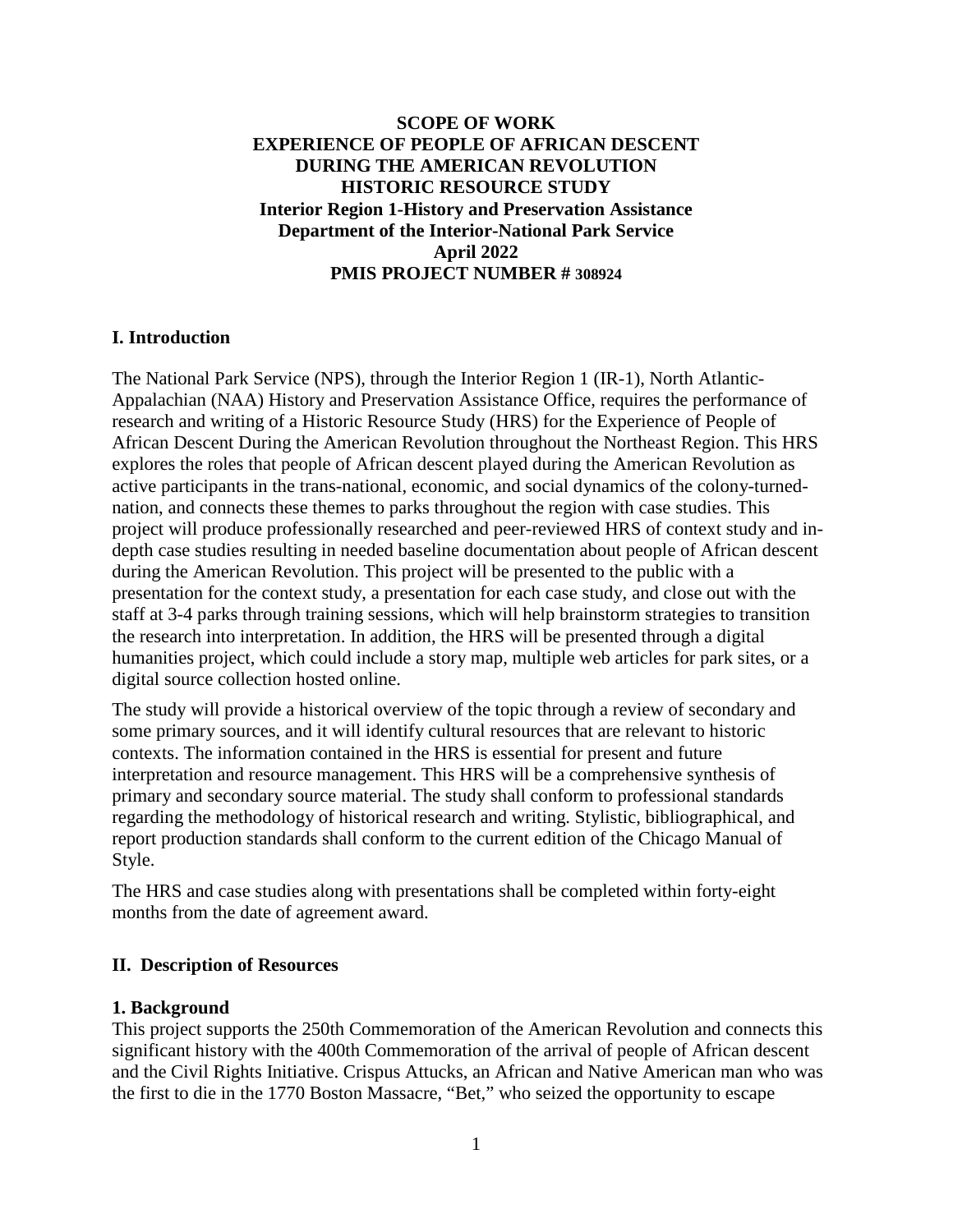enslavement from Thomas Stone while in Philadelphia in 1776, or the many African loyalists listed in the *Book of Negroes* who relocated to Nova Scotia, all complicate the history of the American Revolution with stories that document the complex motivations and ambitions of people of African Descent during the American Revolution, a period when hotly contested issues of liberty, freedom, loyalty, and virtue shaped the nation as well as contemporary debates about emancipation that carried on into the Civil Rights Movement of the twentieth century. This study aims to push documentation and interpretation of the experience of people of African descent during the American Revolution beyond military history and the groupings of patriots and loyalists, and instead highlight the more nuanced reality of this period. This project seeks to document across free and enslaved communities and illustrate the social, intellectual, and material experiences of people of African descent during this time.

### **2. Resources**

Interior Region 1 includes the states (from north to south) of Maine, New Hampshire, Vermont, Rhode Island, Connecticut, New York, New Jersey, Pennsylvania, Delaware, Virginia (excluding Arlington, Fairfax, Loudoun, and Prince William Counties; and the Cities of Alexandria, Fairfax, and Falls Church), Maryland (excluding Allegany, Frederick, Montgomery, Prince George's, and Washington Counties counties), and West Virginia (excluding Berkeley, Hampshire, Jefferson, Mineral, and Morgan Counties). The region contains 83 National Park System units, 23 National Heritage Areas, and 1,050 National Historic Landmarks. This project will connect histories associated with many NHLs throughout the region, including: Habre-de-Venture (Thomas Stone National Historical Park), African Meetinghouse (Boston African American National Historical Site), Faneuil Hall (Boston National Historical Park), the Wayside (Minute Man National Historical Park), New Bedford Historic District (New Bedford Whaling National Historical Park), African Burial Ground at African Burial Ground National Monument, and Battle of Rhode Island Site. This project will include research associated with people of African descent during the American Revolution at fundamental resources in several parks, including Boston African American National Historic Site (meeting house), and Valley Forge National Historical Park (Washington's Headquarters, Encampments). In addition, this study will feature case studies for 4-5 sites, including: Essex National Heritage Area and Salem Maritime National Historical Site, Minute Man National Historical Park, and Valley Forge National Historical Park.

### **3. Partnerships**

This study will be led by a Project Manager and Advisory Team of park and sites throughout the region.

# **III. Project Objectives and Purpose**

### **1. Objectives**

This project will produce a professionally researched and peer-reviewed HRS, which will include a context study and in-depth case studies. The project will be presented to the public with a presentation and workshop with staff at 3-4 NPS units through training sessions, which will help brainstorm strategies to transition the research into interpretation. In addition, the HRS will be presented through a digital humanities project, which could include a story map, multiple web articles for park sites, or a digital source collection hosted online. The study will also produce project files ready for accessioning into the regional collection. Spatial data produced by this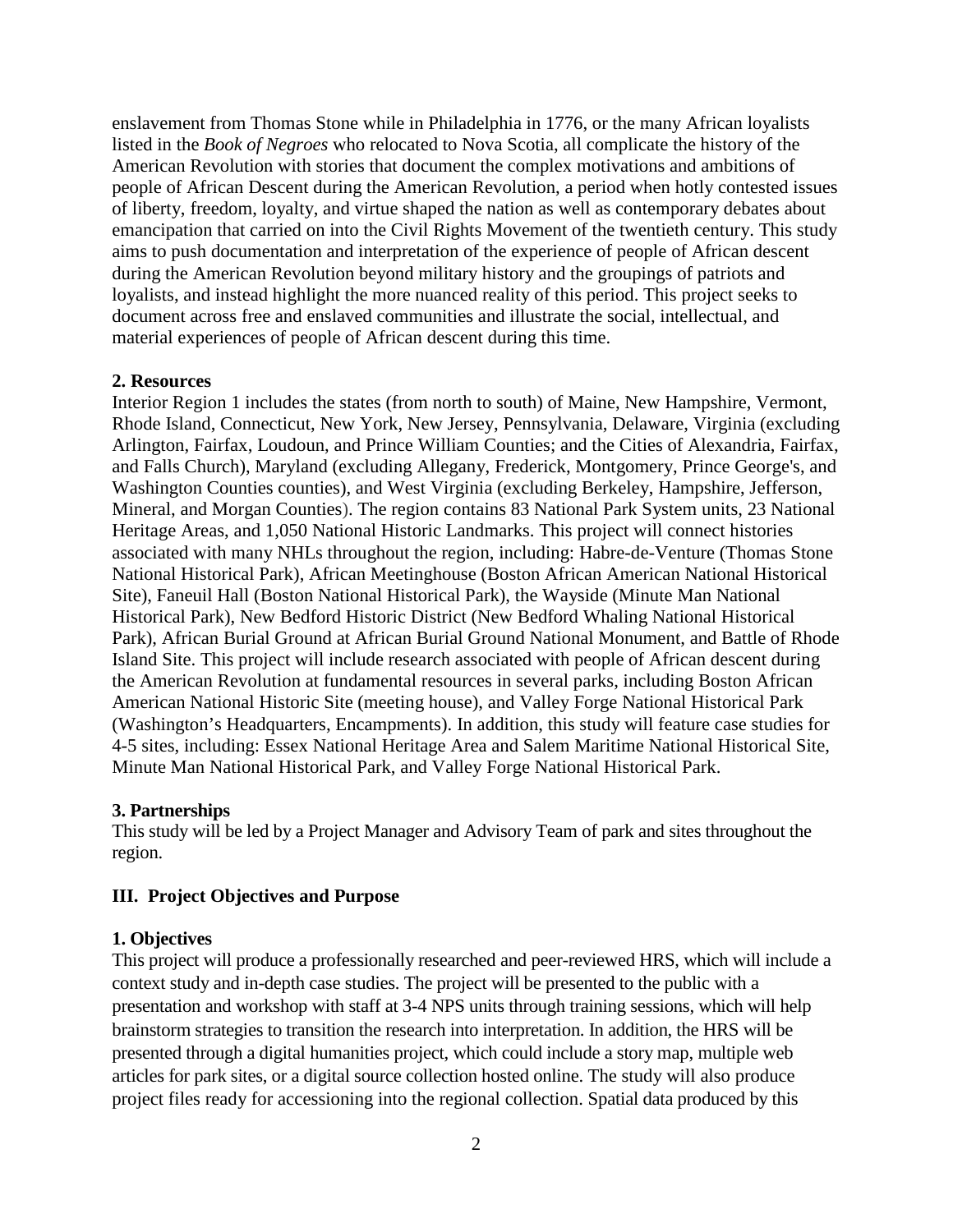project will be created in accordance with NPS GIS standards and entered into the CR GIS enterprise data set.

An HRS, as defined in NPS Cultural Resource Management Guidelines (NPS-28), is a key baseline document that provides a historical overview of a park or region and identifies a park's cultural resources within historic contexts. This HRS will place historic resources within social, legal, and economic contexts that will help managers in the future. Work will include a review of secondary literature bearing directly on the topic and contextual literature that has a bearing on topic significance. This information will greatly expand existing baseline information and will influence interpretation and education programming, including how the topic is presented to visitors and the public.

The study will synthesize all available cultural resource information and scholarship from multiple disciplines in a narrative designed to serve managers, planners, interpreters, cultural resource specialists, and interested public as a reference for the history of the topic and the resources within the region. A historian(s) will prepare the HRS based on an analysis of primary and secondary source material from NPS records, state and local archives, and regional office files. The final product will be a peer-reviewed study that comprises an accurate, thorough account of the topic. Photographs, maps, charts, and other figures will be used as necessary to enhance the text. The overview history must contain footnotes (rather than end notes or reference notes).

### **2. Purpose**

This project will produce a scalable model for applying large Service-wide thematic and contextual studies to local park-based cultural resources in order to create interpretive products which effectively explore local connections to larger historic contexts and contemporary issues. The study will produce contexts needed to identify eligible properties associated with African American history in Parks throughout the region. It will also produce critical information for the accurate and sensitive interpretation of the diverse themes and stories directly associated with people of African descent. The project will provide opportunities to connect this history with contemporary contexts and to engage underserved African American communities in shared and often under-examined national history of the long struggle for civil rights, specifically conversations about emancipation that developed amidst the American Revolution. The context study and case studies will identify and evaluate resources associated with people of African descent, many of which are potentially nationally significant but nonetheless neglected and unevaluated. The project will also link park resources more concertedly with external properties through thematic associations that can be integrated into more collaborative interpretive products and visitor experiences. This project will compile enriched baseline documentation and primary sources to foster future, engaging programs. The HRS will also be of interest to the public as a reference for the region's African American history, and therefore should be written for a broad popular audience as well as for NPS management.

### **IV. Deliverables**

The researcher shall be responsible for producing all submittals in Microsoft Word (2010 or later version) and submitting to the designated NPS project manager. The final approved Historic Resource Study will contain all sections described below and include footnotes. All citations and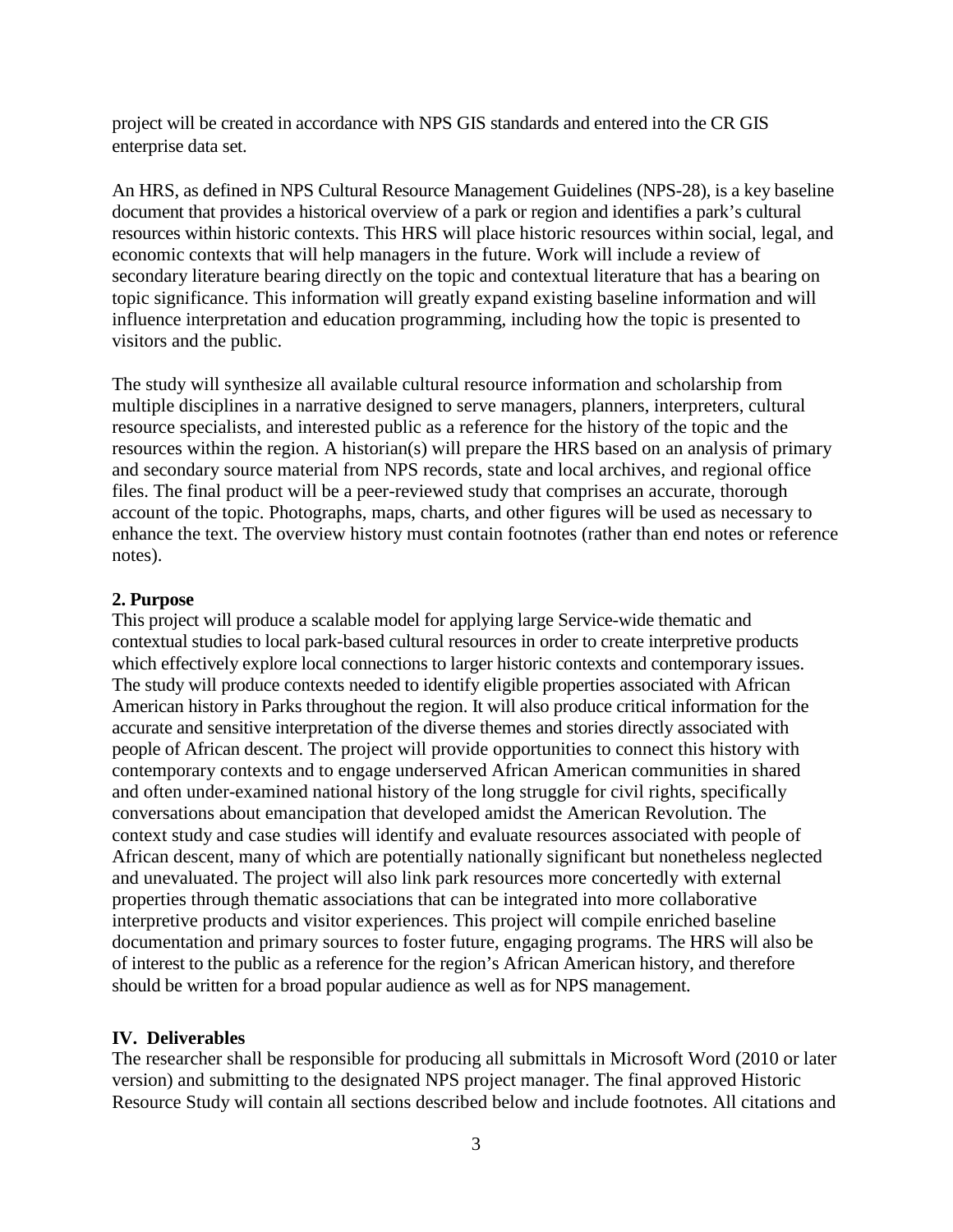formatting will be according to the most recent edition of the *Chicago Manual of Style*. The researcher will be responsible for all sections of the study. To facilitate reviewer comments, all pages will be numbered and provide left margin line numbers for all progress reports and drafts.

In addition to the products listed below, the researcher will provide quarterly electronic progress reports to a designated NPS staff member. These reports will describe what research and writing has been accomplished, any significant findings from the research and any concerns the researcher may have regarding locating specific materials or meeting deadlines.

1. The following overview details the major sections that must comprise the study.

# **Front Matter**

- 1. Cover Page
- 2. Signature Page: shall include signature and date lines for two approving officials in the following order: "Approved/Associate Regional Director, Cultural Resources, Interior-Region 1/Date."
- 3. Executive Summary
- 4. Table of Contents: must list the titles of all major divisions and the first-level (principal) subdivisions in the study and provide page numbers for all major divisions.
- 5. List of Illustrations: must include captions and give page numbers for photographs, figures/illustrations, maps, and other forms of graphics subject matter. If warranted, separate lists for specific types of illustrations may be used.
- 6. Acknowledgments: must include any obligatory or appropriate personal or organizational acknowledgments.
- 7. Preface: must contain background information about the scope of the research preparation of the study. It will discuss research methods and summarize major findings.
- 8. List of Abbreviations and/or Acronyms: must include nonstandard abbreviations and acronyms used in the report. The spelled-out version of a term should be given the first time the term appears within the study.

# **Text or Main Body of the Report**

- 9. Introduction: must include general background information on the topic, and significance of the topic, paying attention to changes in scholarship and historiography as well as NPS interpretation of the topic since the Bicentennial of the American Revolution.
- 10. Historical Data/Narrative and Analysis: This section represents the main body of the HRS. It will examine a variety of central questions/themes. Major questions/themes along with topics and subtopics include, but are not limited to, those identified below: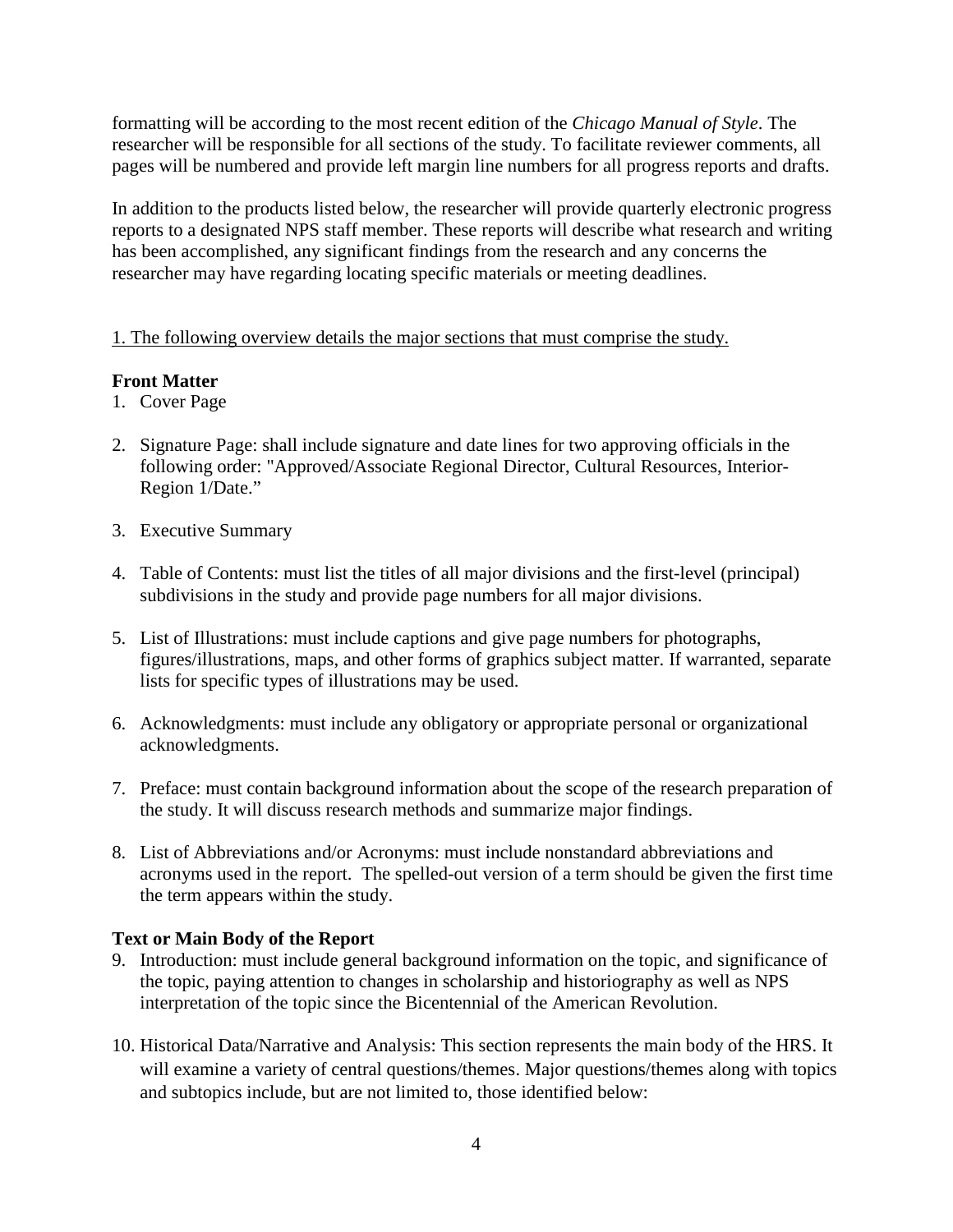How did the American Revolution shift the experience of people of African descent in America (or not)? Was it a social revolution? This should engage with scholarly debate on the topic, particularly seminal works by Benjamin Quarles and those that followed that refuted his optimism.

How did rhetoric about the war. freedom, and equality intersect with Black independence struggles and the anti-slavery crusade?

How and for what reason did people of African descent join the war? Was it complex triangulation, as suggested by Peter Wood Sylvia Frey, during which black people exploited conflict between "two sets of white belligerents" to gain freedom? If so, how do we move beyond the traditional "bipolarity" of Patriots and Loyalists at our sites to telln more complex stories?

How does the lived experience of individual people of African descent illustrate the larger social and economic networks and interests at play during the American Revolution?

How should the varied experiences of people of African descent during the war be told of NPS units and partner sites? How do stories like the "parafox of freedom," the irony of slaveholding amidst rhetoric of equality, and even wartime service desertion complicate existing narratives?

# **Black Life**

- Slavery
	- o Acts of resistance
	- o Slave revolts-Boston; Perth Amboy, New Jersey; Ulster County, New York
	- o Laws by state, population
- Free black communities
	- o Population, by state
	- o Trades and labor
	- o Laws regarding
- Religious community
- Black Women
	- o Marriage, birthing
	- o Salem Orne and Rose vs. Elias Hasket Derby
	- o Domestic economy and production
	- o Arts, literature
		- Phillis Wheatley
- Alliances/ intersection between people of African descent and indigenous nations
	- o Political and community alliances
	- o Crispus Attucks, Cash Africa, Josias Poheag, Colonel Joseph Louis Cook

### **Intellectual context**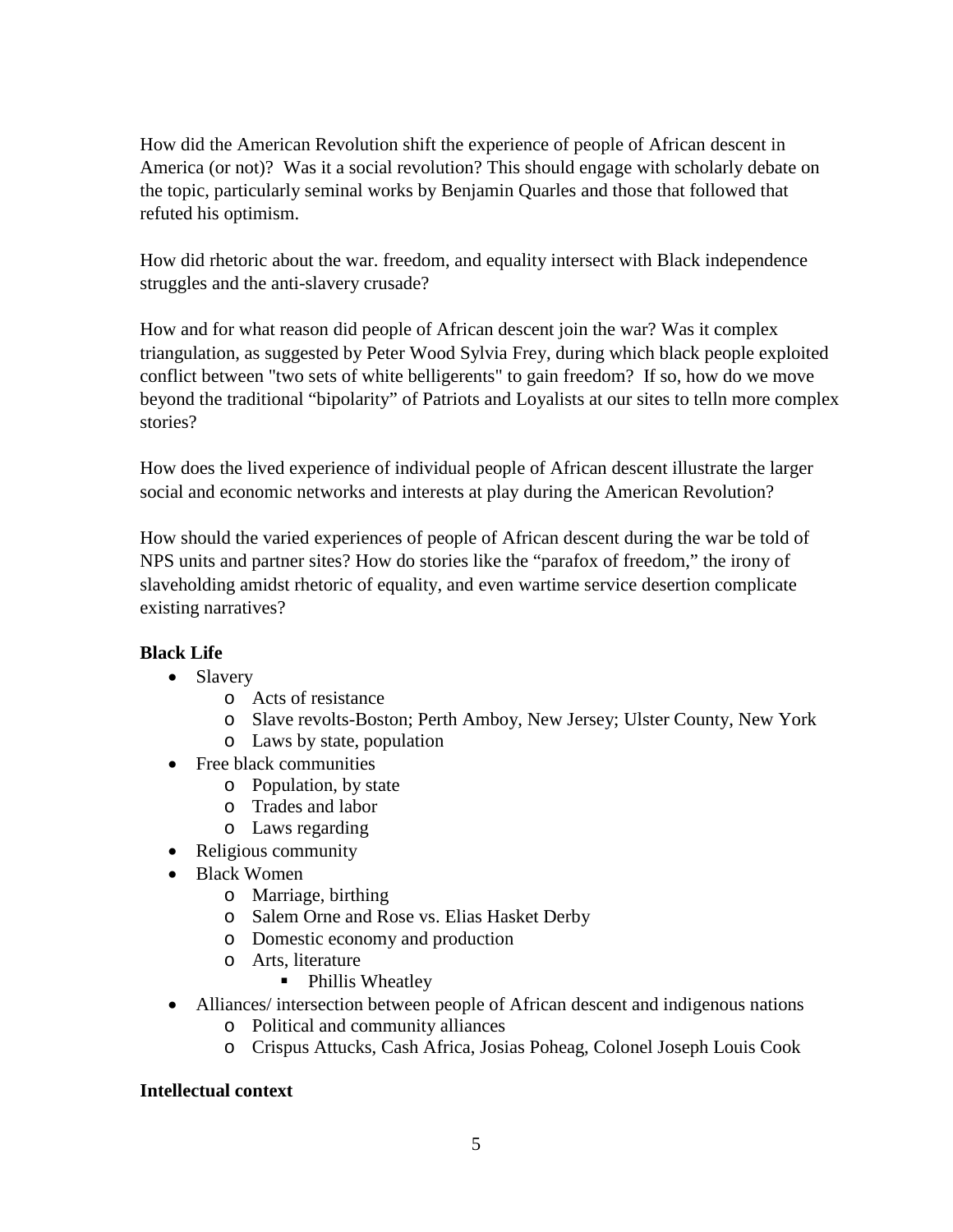- Human Rights and Liberty
	- o Early abolitionism
	- o Black thought on freedom and liberty before and during war
		- **Phillis Wheatley, February 1774, to Samuel Occom**
	- o wartime legal fights, petitions, freedom suits, ect
		- 1773 Boston petition
- "Paradox of Freedom"
	- o Consideration of slavery in Declaration, wartime rhetoric, Constitution
	- o Freedom and war
		- Lord Dunmore, *Book of Negroes*
		- "domestic insurrections"
		- Exploiting the conflict for freedom

# **Wartime and Military Experience**

- Military History: Black Loyalists & Black Patriots
	- o Reasons and motivations for joining
		- Recruitment
		- Enlistment process; enslaved enlistment without enslaver consent
	- o deployment lengths, duties, encampment experience
		- What do enlistment and service lengths reveal about the Black experience of the American Revolution?
		- What are the statistics associated with people of African Descent and the American Revolution?
		- What are accurate enlistment numbers? Did enlistment fluctuate at different times during the war? What are the numbers of enslaved vs free persons in a national scale throughout the war?
	- o military intelligence, spies
	- o treatment of black soldiers compared to white counterparts-access to supplies, medical treatment, mortality rates
	- o willing vs. unwilling participants
		- What information do we know about unwilling participants?
		- What are the narratives of those enslaved persons forced into military service by their enslavers. Did they experience high rates of desertion?
	- o civilians with the armies
	- o veteran treatment, burials
	- o wartime production, craftsmanship, provisioning
- Freedom seeking during the Revolution
	- o Bet, from Thomas Stone
- Maritime activities of people of African descent
	- o Wartime privateers
- Domestic wartime experience
	- o Family, Childhood, domestic life, material culture

# **Postwar Experience**

- Postwar Loyalist refugees
	- o *Book of Negroes*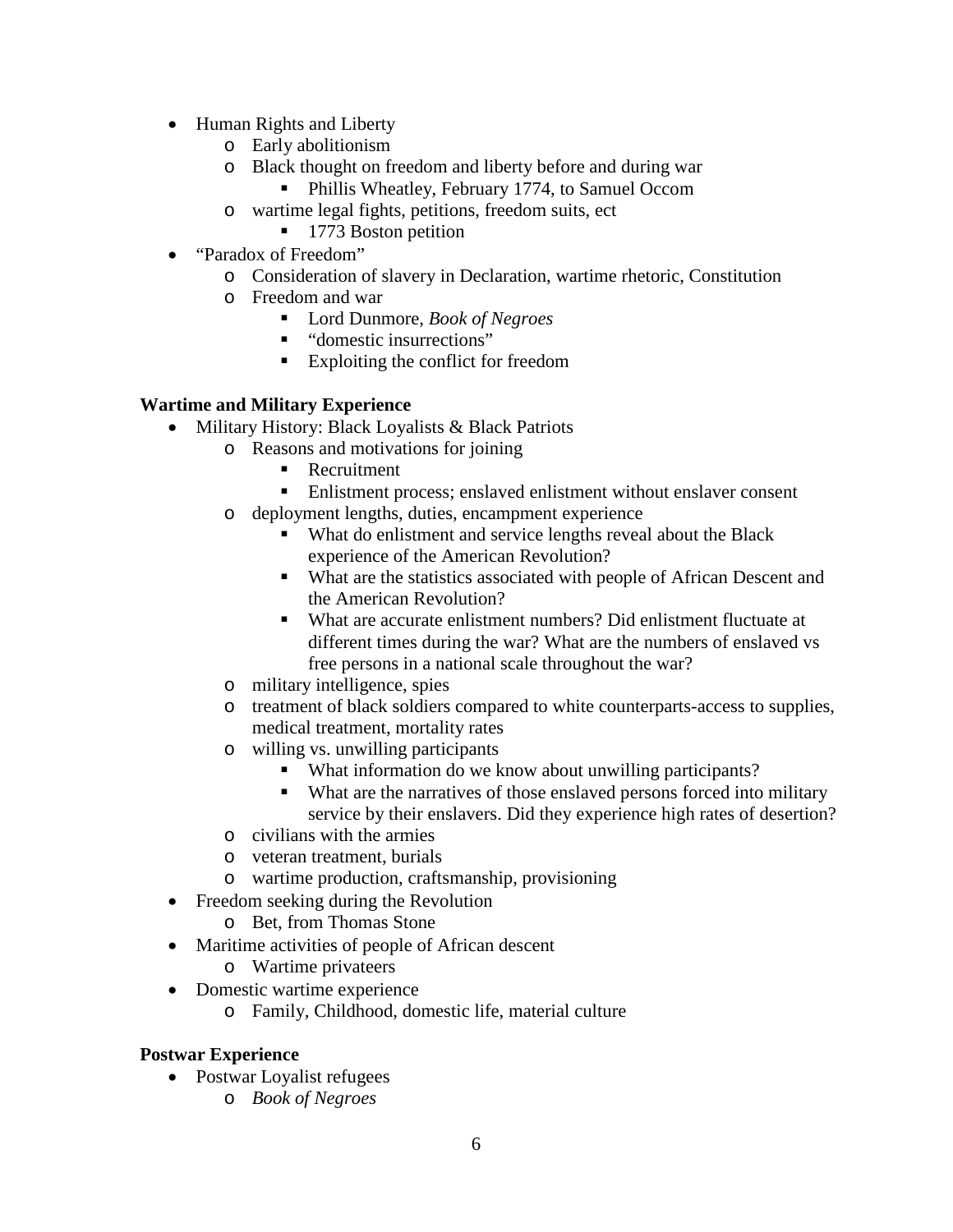- Emancipation-state constitution, laws, freedom suits
	- o Black thought on emancipation, postwar
		- Benjamin Banneker, August 19, 1791, to Jefferson
	- o Freedom Suits
		- Maryland: Thomas Stone estate
		- **Massachusetts: Quock Walker cases, Salem Orne and Rose vs. Elias** Hasket Derby
- Postwar slave revolts
- Formation of Black churches
	- o African Methodist Episcopal Church
- 11. Epilogue (or Conclusion): must consist of a closing statement that provides further comment, if appropriate, on the interpretation of the information found in the study.
- 12. Research Recommendations: these recommendations must include a discussion of topics for future study, including an indication of why the author thinks they are relevant to NPS resource management and reference to any known sources that might be useful for this future research.

### **Back Matter**

- 13. Appendices: should include copies or transcriptions of key documents and data including but not limited to legislation, agreement documents, genealogical information or family trees, maps, and other valuable information.
- 14. Bibliography: must list the primary and secondary source materials researched and used for the preparation of the study. The bibliography will be broken into sections by kinds of materials (i.e., primary and secondary sources, etc.) as directed in *The Chicago Manual of Style*. This section will also include a discursive "bibliographic essay" which discusses the repositories consulted and outcomes, with a description of the research value of each repository.

**Illustrations**: A limited number of illustrations should appear at the end of relevant chapters. Wherever possible, the researcher should choose illustrations that are in the public domain. The researcher is responsible for the cost of all reproductions and for securing copyright permission, where applicable. All illustrations should be labeled with captions that fully identify the subject, where published (if published), and provide credit lines identifying where the original can be found. Illustrations should be numbered and referred to by number in the text. A full list of illustrations with captions will be included following the table of contents. Copies of permission agreements, grouped together and clearly labeled, must be included in the research materials that are turned over the park at the completion of the project.

### 2. Case Studies

The project will develop four to six case studies applying the context study through site-specific examination at units/sites in the region, including: Essex National Heritage Area and Salem Maritime National Historical Site, Minute Man National Historical Park, and Valley Forge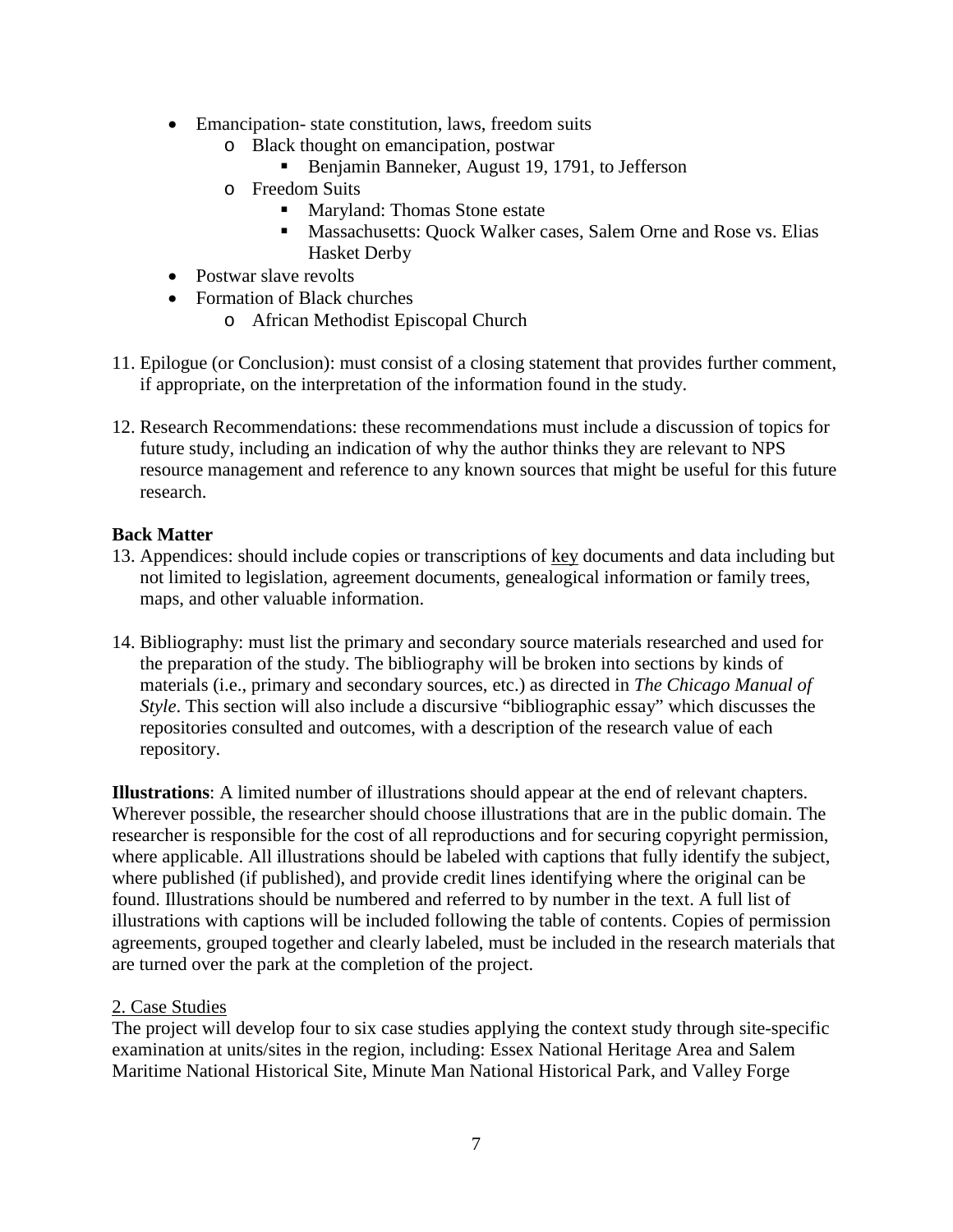National Historical Park. Topics and resources will be provided by each study site. Each site will host a public presentation for the case study.

# 3. Transfer of Knowledge

The HRS will be used by, and be of interest to, a broad audience, including the general public; making the report's findings on the park's website is a small but important element of this project. Digital products could include a 3–4-page project summary, a microhistory, special focus on a compelling primary source, story map, or interactive timeline. The product should be determined in consultation with NPS staff by the end of the first full draft. The historian will also give a virtual presentation about the report and its findings to NPS staff at a close out meeting.

# 4. Project Research Files

At the conclusion of research and within 60 days of written acceptance of the final print-proof report, all notes, records, maps, drawings, photographs, negatives, slides, digital images, tapes, digital recordings transcripts, and other data acquired during the course of this study will be professionally organized for archival purposes and submitted to the Project Manager, to be deposited in the archives of NPS unit.

# **V. Delivery/Performance Schedule**

All work specified shall be completed no later than 48 months from selection and in accordance with the following schedule. All deliverables will be made to a designated NPS staff member, except as noted below. The NPS will provide comments to the researcher on the detailed narrative outline and the draft of one chapter within 30 days of receipt of these products. The NPS will provide comments on the first, second and final drafts within 45 days of receipt.

| <b>PRODUCT</b>      | <b>DETAILED DESCRIPTION</b>                          | <b>DUE</b>         |
|---------------------|------------------------------------------------------|--------------------|
| Start-up meeting    | Consult with NPS staff to schedule an initial        | No later than 1    |
| and onsite          | virtual meeting with the cooperator and PI, park     | month from notice  |
| orientation for     | and regional office staff to discuss content,        | of award           |
| project team        | location of source material, access to documentary   |                    |
| (virtual)           | resources, research goals, schedule, and project     |                    |
|                     | deliverables. All members of the research team       |                    |
|                     | will attend.                                         |                    |
|                     |                                                      |                    |
|                     |                                                      |                    |
| <b>Detailed HRS</b> | Conduct sufficient preliminary research to           | No later than 6    |
| Outline             | complete a research plan and detailed outline. The   | months from start- |
|                     | outline shall include descriptions of each chapter   | up meeting         |
|                     | containing sufficient detail to demonstrate the      |                    |
|                     | complete range of topics and themes to be            |                    |
|                     | discussed as well as chronological periods. It       |                    |
|                     | should contain all pertinent information necessary   |                    |
|                     | for sound decisions to be reached regarding further  |                    |
|                     | topical research and content of the final report and |                    |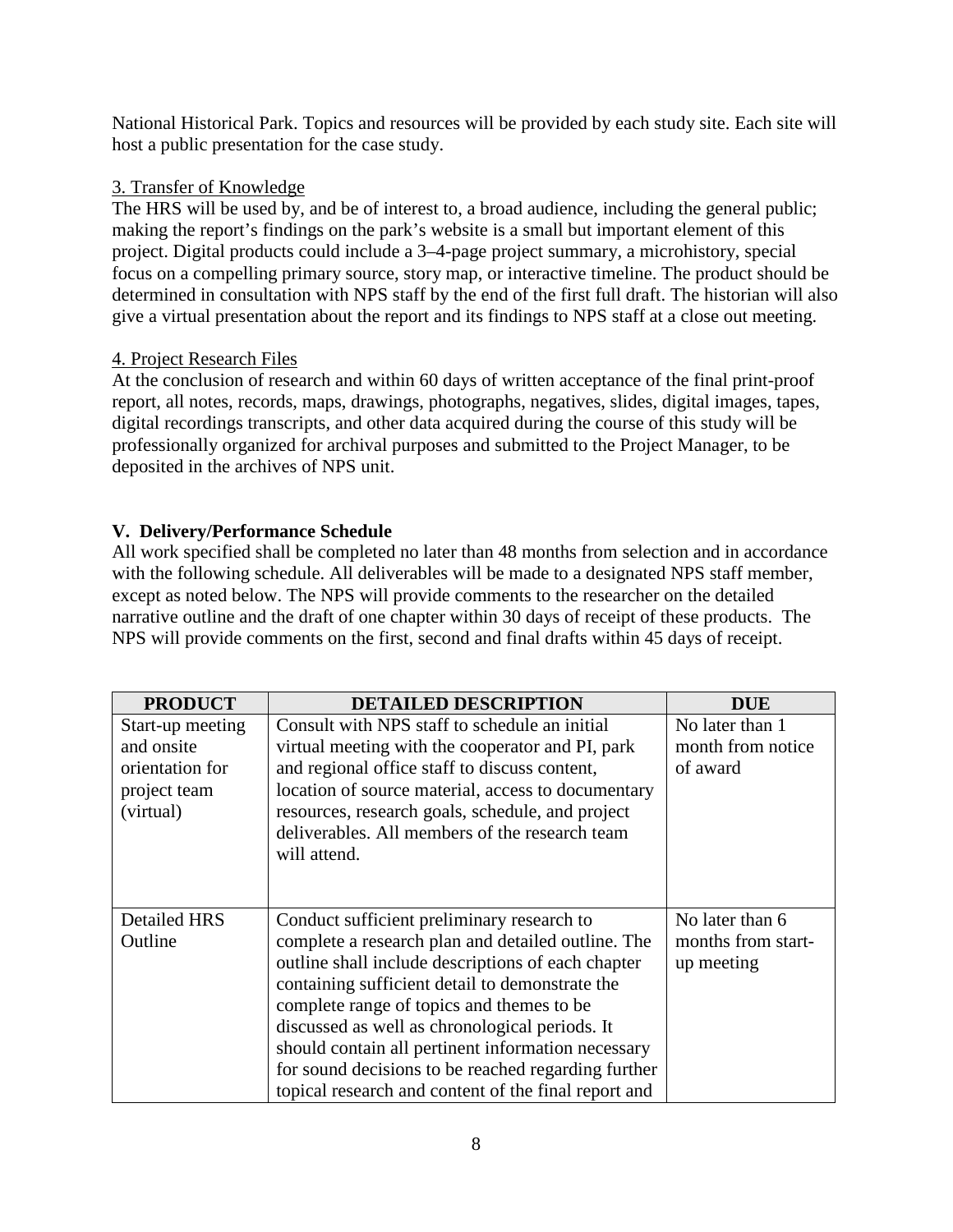|                             | include a list of all repositories consulted. The<br>outline will provide the basis for the "Table of<br>Contents" for the project.<br>NPS will provide review comments on the outline<br>to the PI within 30 days of receipt of the<br>document. The PI shall make necessary revisions<br>and submit the final chapter outline to NPS within<br>15 days of receipt by the contractor.<br>If necessary, following NPS review, a meeting or<br>conference call may be scheduled to develop<br>further the final content of the study. An approved<br>outline will result from this review.                                                                                                                                                                                                                             |                                                                                                 |
|-----------------------------|-----------------------------------------------------------------------------------------------------------------------------------------------------------------------------------------------------------------------------------------------------------------------------------------------------------------------------------------------------------------------------------------------------------------------------------------------------------------------------------------------------------------------------------------------------------------------------------------------------------------------------------------------------------------------------------------------------------------------------------------------------------------------------------------------------------------------|-------------------------------------------------------------------------------------------------|
| Draft of one HRS<br>chapter | The chapter draft submitted should be a complete<br>chapter from the main body of the report and be<br>determined in consultation with the NPS. The<br>submitted chapter will adhere to the format for the<br>first draft.<br>NPS will provide review comments on the chapter<br>to the PI within 30 days of receipt of the<br>document. The PI shall make necessary revisions<br>and submit the final draft chapter to NPS within 15<br>days of receipt by the contractor.                                                                                                                                                                                                                                                                                                                                           | No later than 4<br>months after NPS<br>returns outline<br>comments                              |
| First draft of HRS          | The first draft will consist of a completed report,<br>including front matter, footnotes, and preliminary<br>bibliography, and will include all maps, graphics,<br>footnotes, and appendices to be included in the<br>final report. The draft will be reviewed by NPS for<br>contract sufficiency and professional quality.<br>Within 45 days of receipt by NPS, the draft will be<br>reviewed and the contractor will be notified when<br>review comments will be transmitted. During the<br>period of revision of the draft, the contractor will<br>consult with NPS to ensure the satisfactory<br>resolution of review comments and submission of<br>a final draft in a timely manner.<br>Preliminary discussion of transfer of knowledge $\&$<br>digital product component will occur via virtal<br>team meeting. | No later than 10<br>months after the<br><b>NPS</b> returns<br>comments on the<br>draft chapter. |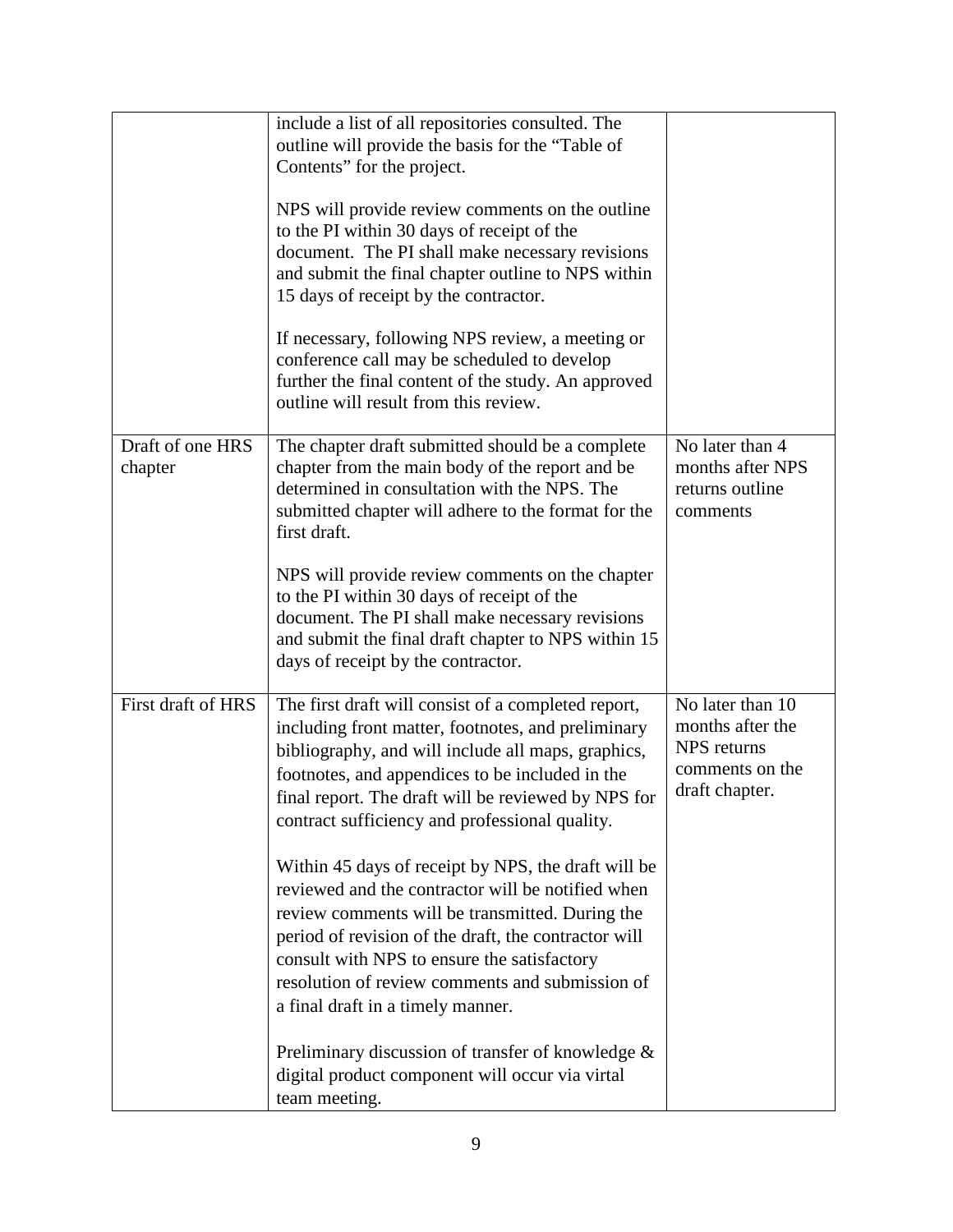| Second draft of  | The second draft addressing all previous                                                        | No later than 3      |
|------------------|-------------------------------------------------------------------------------------------------|----------------------|
| <b>HRS</b>       | comments will be submitted for two, double-blind                                                | months after NPS     |
|                  | peer reviews in addition to NPS review.                                                         | returns first draft  |
|                  |                                                                                                 | comments             |
|                  | In addition to meeting the requirements for the                                                 |                      |
|                  | first draft, by this submission the researcher is                                               |                      |
|                  | responsible for:                                                                                |                      |
|                  | obtaining copyright permission and providing                                                    |                      |
|                  | appropriate credit line for government                                                          |                      |
|                  | printing of all images                                                                          |                      |
|                  | providing images as digital images in high                                                      |                      |
|                  | resolution jpg or tif format suitable for                                                       |                      |
|                  | printing – see NER Formatting Guidelines                                                        |                      |
|                  | identifying images by subject, publication                                                      |                      |
|                  | information, and location of original                                                           |                      |
|                  | Cooperator will complete peer review and provide                                                |                      |
|                  | peer reviewer names and reviews to the NPS for                                                  |                      |
|                  | review and comment within 30 days from                                                          |                      |
|                  | researcher submission. NPS will return response                                                 |                      |
|                  | within 30 days. NPS response and peer reviews                                                   |                      |
|                  | will be provided to researcher.                                                                 |                      |
|                  |                                                                                                 |                      |
|                  | During the period of revision of the draft, the                                                 |                      |
|                  | contractor will consult with NPS to ensure the                                                  |                      |
|                  | satisfactory resolution of review comments and                                                  |                      |
| <b>Final HRS</b> | submission of a final draft in a timely manner.                                                 | No later than 2      |
|                  | A final draft report addressing review comments<br>transmitted to the contractor by NPS will be | month after NPS      |
|                  | submitted to NPS prior to printing of the final                                                 | returns second draft |
|                  | document for acceptance. The contractor will                                                    | comments             |
|                  | design appropriate cover art/graphics including                                                 |                      |
|                  | the NPS Arrowhead for the camera-ready final                                                    |                      |
|                  | document. The researcher will select an                                                         |                      |
|                  | appropriate illustration for the cover and may                                                  |                      |
|                  | provide a descriptive title (Otherwise, "Historic                                               |                      |
|                  | Resource Study: Experience of People of African                                                 |                      |
|                  | Descent During the American Revolution " will                                                   |                      |
|                  | be used).                                                                                       |                      |
|                  |                                                                                                 |                      |
|                  | Team will meet virtually to confirm case study                                                  |                      |
| Print-proof      | sites, set dates.<br>A final, copy-edited, print-proof version of the                           | No later than 2      |
| version          | report will be submitted to the NPS for approval                                                | month after NPS      |
|                  | and signature.                                                                                  | returns acceptance   |
|                  |                                                                                                 | of final version.    |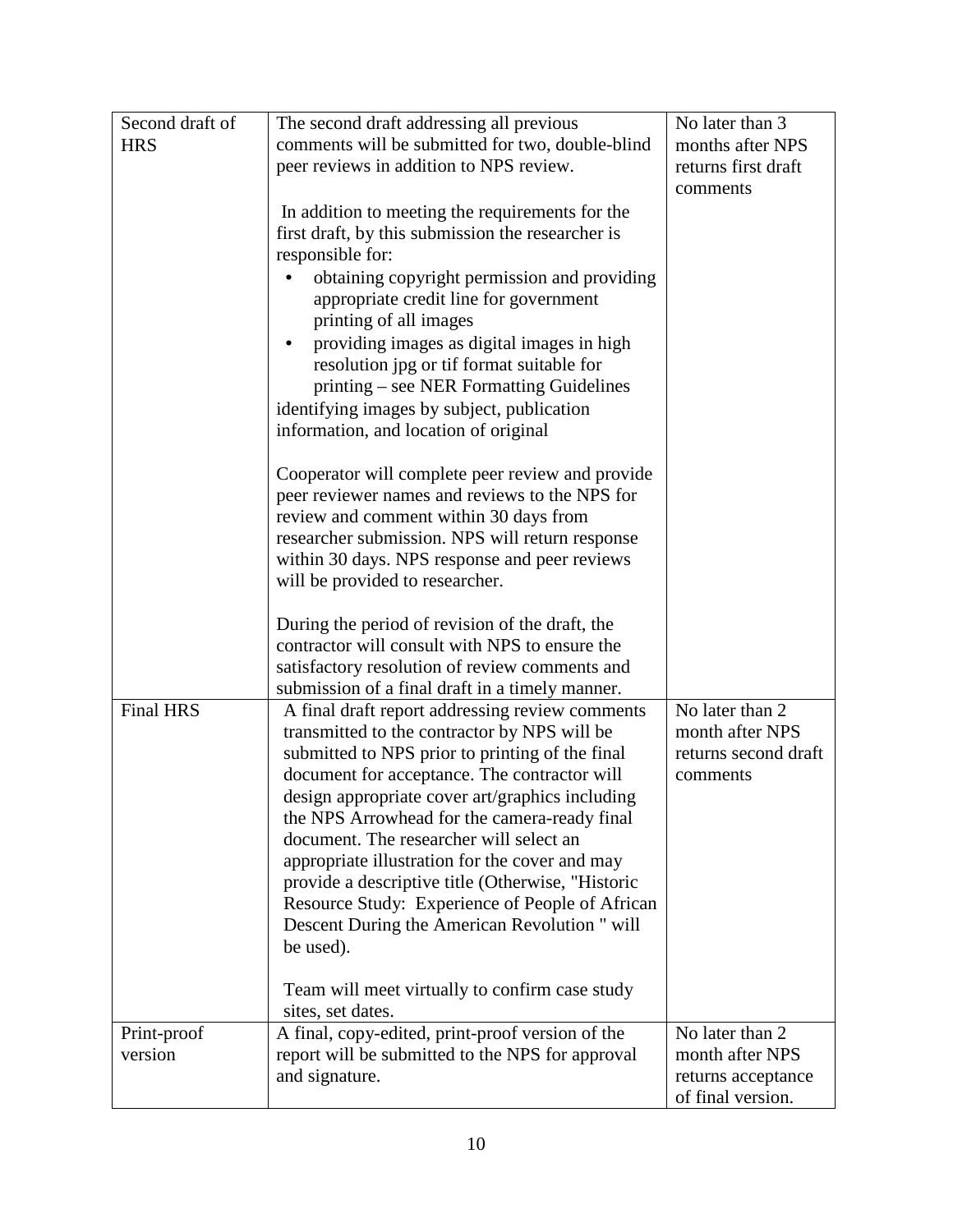| Public<br>Presentation /<br>transfer of<br>knowledge for<br><b>HRS</b><br>Closeout meeting | The PI will share project overview and<br>methodology with audiences through a recorded<br>virtual presentation. They will also prepare a 3-4-<br>page executive summary for posting on the park's<br>website, and other digital products as appropriate.<br>The cooperator, PI, park and regional office staff                                                                      | No later than 1<br>month after<br>completion of final<br>edits.<br>No later than 2 |
|--------------------------------------------------------------------------------------------|--------------------------------------------------------------------------------------------------------------------------------------------------------------------------------------------------------------------------------------------------------------------------------------------------------------------------------------------------------------------------------------|------------------------------------------------------------------------------------|
| and delivery of<br>research files and<br>printed copies for<br><b>HRS</b>                  | will meet to review the project, ensure<br>that copies of all research notes are turned over to<br>the NPS; copies of permission agreements,<br>grouped together and clearly labeled, must be<br>included in the research materials that are turned<br>over the park at the completion of the project.                                                                               | weeks after public<br>presentation                                                 |
| Case study<br>kickoff, at each<br>case study site                                          | Consult with NPS staff to schedule an initial<br>virtual meeting with the PI, park and regional<br>office staff to discuss content, location of source<br>material, access to documentary resources,<br>research goals, and schedule for each case study.<br>All members of the case study team will attend<br>each case study kick-off in person, and should<br>budget accordingly. | No later than 2<br>months after final<br>HRS draft                                 |
| Case study<br>example                                                                      | The case study should be a complete draft.<br>NPS will provide review comments on the case<br>study to the PI within 30 days of receipt of the<br>document. The PI shall make necessary revisions<br>and submit the final draft chapter to NPS within 15<br>days of receipt by the contractor.                                                                                       | No later than 3<br>months from start-<br>up meeting                                |
| Case Studies,<br>draft                                                                     | The first draft of case studies will consist of a<br>completed report, including footnotes, and<br>preliminary bibliography, and will include all<br>maps, graphics, footnotes, and appendices to be<br>included in the final report. The draft will be<br>reviewed by NPS for contract sufficiency and<br>professional quality.                                                     | No later than 6<br>months from return<br>of example<br>comments                    |
|                                                                                            | Within 45 days of receipt by NPS, the draft will be<br>reviewed and the contractor will be notified when<br>review comments will be transmitted. During the<br>period of revision of the draft, the contractor will<br>consult with NPS to ensure the satisfactory                                                                                                                   |                                                                                    |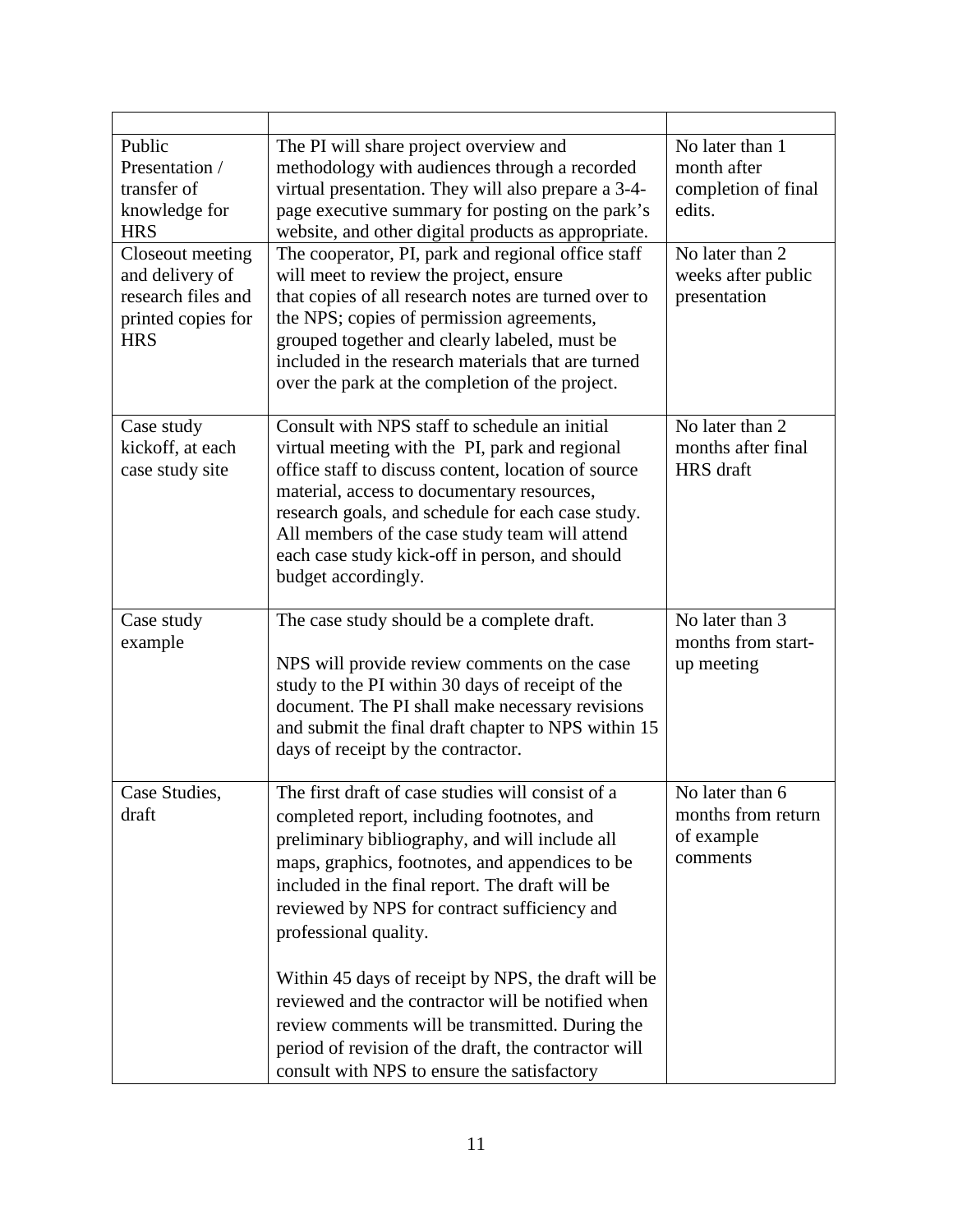|                   | resolution of review comments and submission of           |                      |
|-------------------|-----------------------------------------------------------|----------------------|
|                   | a final draft in a timely manner.                         |                      |
|                   |                                                           |                      |
|                   | Preliminary discussion of transfer of will occur via      |                      |
|                   | virtual team meeting.                                     |                      |
| Second draft of   | The second draft addressing all previous                  | No later than 3      |
| Case studies      | comments will be submitted for NPS review.                | months after NPS     |
|                   |                                                           | returns first draft  |
|                   | In addition to meeting the requirements for the           | comments             |
|                   | first draft, by this submission the researcher is         |                      |
|                   | responsible for:                                          |                      |
|                   | obtaining copyright permission and providing<br>$\bullet$ |                      |
|                   | appropriate credit line for government                    |                      |
|                   | printing of all images                                    |                      |
|                   | providing images as digital images in high                |                      |
|                   | resolution jpg or tif format suitable for                 |                      |
|                   | printing – see NER Formatting Guidelines                  |                      |
|                   | identifying images by subject, publication                |                      |
|                   | information, and location of original                     |                      |
|                   | NPS will return response within 45 days. NPS              |                      |
|                   | response will be provided to researcher.                  |                      |
|                   |                                                           |                      |
|                   | During the period of revision of the draft, the           |                      |
|                   | contractor will consult with NPS to ensure the            |                      |
|                   | satisfactory resolution of review comments and            |                      |
|                   | submission of a final draft in a timely manner.           |                      |
| <b>Final Case</b> | A final draft addressing review comments                  | No later than 2      |
| <b>Studies</b>    | transmitted to the researcher by NPS will be              | month after NPS      |
|                   | submitted to NPS prior to printing of the final           | returns second draft |
|                   | document for acceptance. The researcher will              | comments             |
|                   | design appropriate cover art/graphics including           |                      |
|                   | the NPS Arrowhead for the camera-ready final              |                      |
|                   | document. The researcher will select an                   |                      |
|                   | appropriate illustration for the cover and may            |                      |
|                   | provide a descriptive title (Otherwise, "Case             |                      |
|                   | Study: Experience of People of African Descent            |                      |
|                   | During the American Revolution at [location] "            |                      |
|                   | will be used).                                            |                      |
|                   |                                                           |                      |
| Print-proof       | A final, copy-edited, print-proof version of the          | No later than 2      |
| version           | case studies will be submitted to the NPS for             | month after NPS      |
|                   | approval and signature.                                   | returns acceptance   |
|                   |                                                           | of final version.    |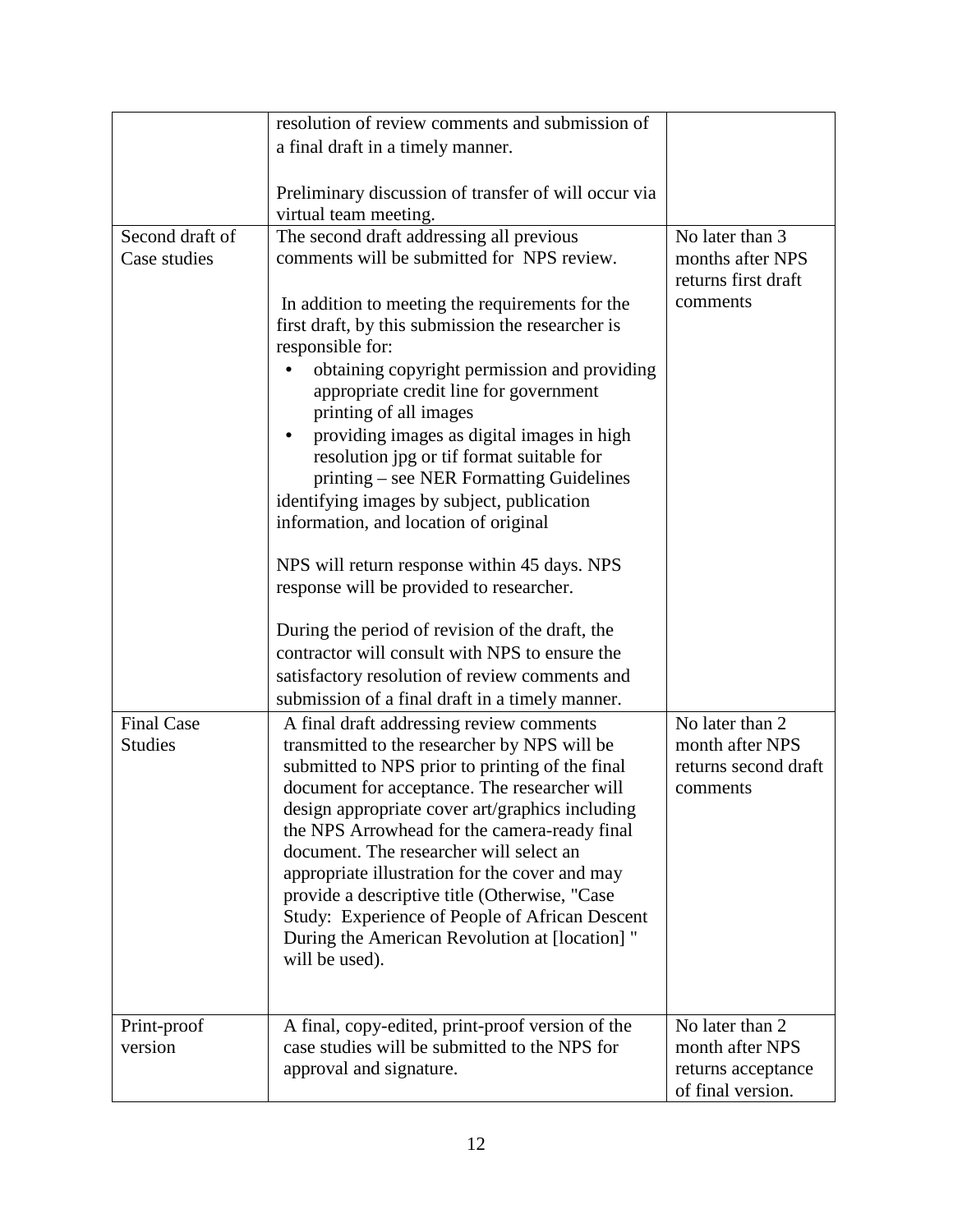| Public<br>Presentation of<br>case study | The PI will conduct a recorded virtual<br>presentation for each case study.                                                                                                                                                                                                                                                                                  | No later than 1<br>month after<br>completion of final<br>edits. |
|-----------------------------------------|--------------------------------------------------------------------------------------------------------------------------------------------------------------------------------------------------------------------------------------------------------------------------------------------------------------------------------------------------------------|-----------------------------------------------------------------|
| Delivery of<br>research files           | The cooperator, PI, park and regional office staff<br>will meet to review the project, ensure<br>that copies of all research notes are turned over to<br>the NPS; copies of permission agreements,<br>grouped together and clearly labeled, must be<br>included in the research materials that are turned<br>over the park at the completion of the project. | No later than 2<br>weeks after public<br>presentation           |

# **VI. Stipulations**

- 1. The researcher and key team members must be fully qualified personnel and conform to current standards of scholarship. Researchers must meet the requirements specified in the quality ranking factors stated in *NPS-28: Cultural Resource Management Guideline*, Appendix E, "Qualification Standards and Selective or Quality Ranking Factors for Cultural Resource Specialists" for an historian [\(https://www.nps.gov/parkhistory/online\\_books/nps28/28appene.htm\)](https://www.nps.gov/parkhistory/online_books/nps28/28appene.htm).
- 2. All work must be technically and legally defensible.
- 3. Research must meet NPS standards for a "thorough investigation" as defined in *NPS-28: Cultural Resource Management Guideline* for an historical study, i.e., research will be done in selected published and documentary sources of known or presumed relevance that are readily accessible without extensive travel and that promise expeditious extraction of relevant data. Findings must be presented in no greater detail than required by this scope of work; it is expected that this study will require a range of 200-250 pages for context study, and 20-40 pages for each case study.
- 4. The researcher's quality control efforts must ensure that all draft and final deliverables are completed documents, as specified, that meet the standards of scholarship as defined by the guidelines of the various professional organizations including but not limited to the NCPH, and that have been reviewed for copy quality, technical accuracy, and consistency with style guidelines. Peer and partner review is an important component of this project. Submittals not displaying such efforts will not be accepted.
- 5. The researcher must coordinate with the NPS as necessary to complete the work as and when required. This may include participating in conference calls and product review meetings.
- 6. The researcher is responsible for the cost of all reproductions and for securing copyright permission, where applicable. Wherever possible, the researcher shall choose illustrations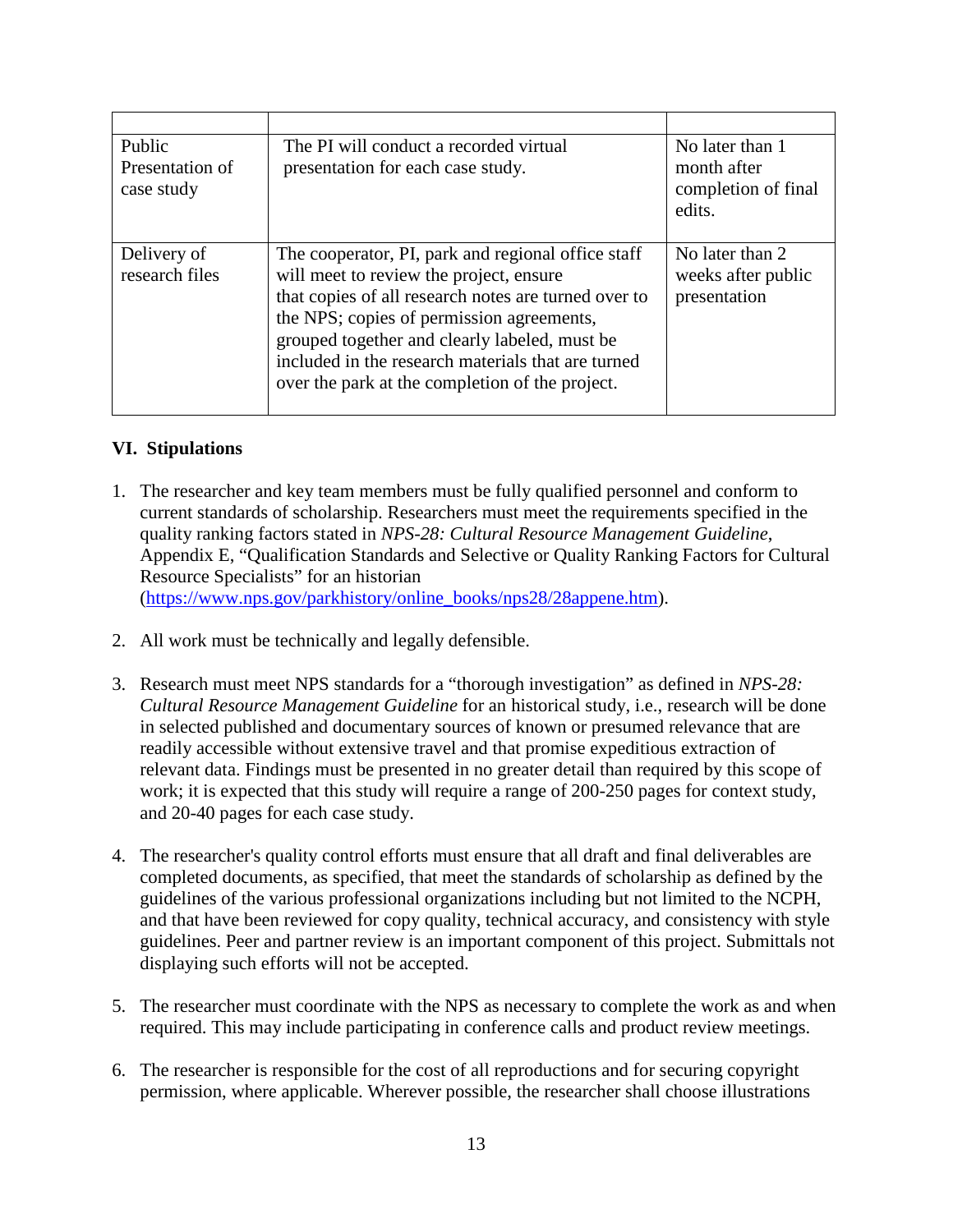that are in the public domain. All illustrations must be labeled with captions that fully identify the subject, where published (if published), and provide credit/courtesy lines identifying where the original can be found. Illustrations must be numbered and referred to by number in the text. A full list of illustrations with captions must be included following the table of contents.

- 7. The most recent edition of the *Chicago Manual of Style* will be used for citations and as a general guide to style. The NPS may provide specific formatting guidelines for the NER History Program, which details formatting and NPS Rawlinson font requirements. The license for NPS Rawlinson covers only work performed on NPS-related business and the researcher is not authorized to use NPS Rawlinson on non-NPS work. For illustration captions, the researcher may use Times New Roman 9 pt instead of Frutiger.
- 8. All drafts will be in the latest version of Microsoft Word.
- 9. Final digital version will be print-quality PDF and must be Section 508 compliant. In addition, the researcher will deliver working files of all final versions (Indesign, etc).
- 10. Printing Specifications change frequently, the NPS will provide specifications 3 months before products need to be printed.
- 11. Research files (or copies of these files), negatives and photographs, and other material produced as a result of this project, except for those items for which another institution either has copyrights or has placed restrictions on its distribution, shall be delivered to First State NHP and become the property of NPS upon completion of the project or upon its being declared null and void whether they are used in the preparation of the study or not.
- 12. The NPS retains all rights to publish and disseminate this report. The research materials and completed products will be in the public domain and may not be copyrighted. The researcher may publish the results of the research without written permission but shall inform the NPS of any publications resulting directly from the products of this research. Revision of the manuscript for publication with an academic press, after completion of the project, is encouraged, provided that the role of the NPS is acknowledged in print, as well as the CESU Agreement. The cooperative agreement number should also be listed. The researcher must obtain prior Government approval from the Agreements Officer for any public information releases concerning this award (including outside publication) which refer to the Department of the Interior or any bureau or employee (by name or title). The specific text, layout photographs, etc. of the proposed release must be submitted with the request for approval.

#### **VII. Research Collections**

Schomburg Center for Research in Black Culture National Archives Derby Family Papers, MSS 37, [The Phillips Library,](https://www.pem.org/visit/library) Peabody Essex Museum, Salem, Mass. William L. Clements Library, University of Michigan The Huntington Library, San Marino, CA Library of Congress, Washington DC